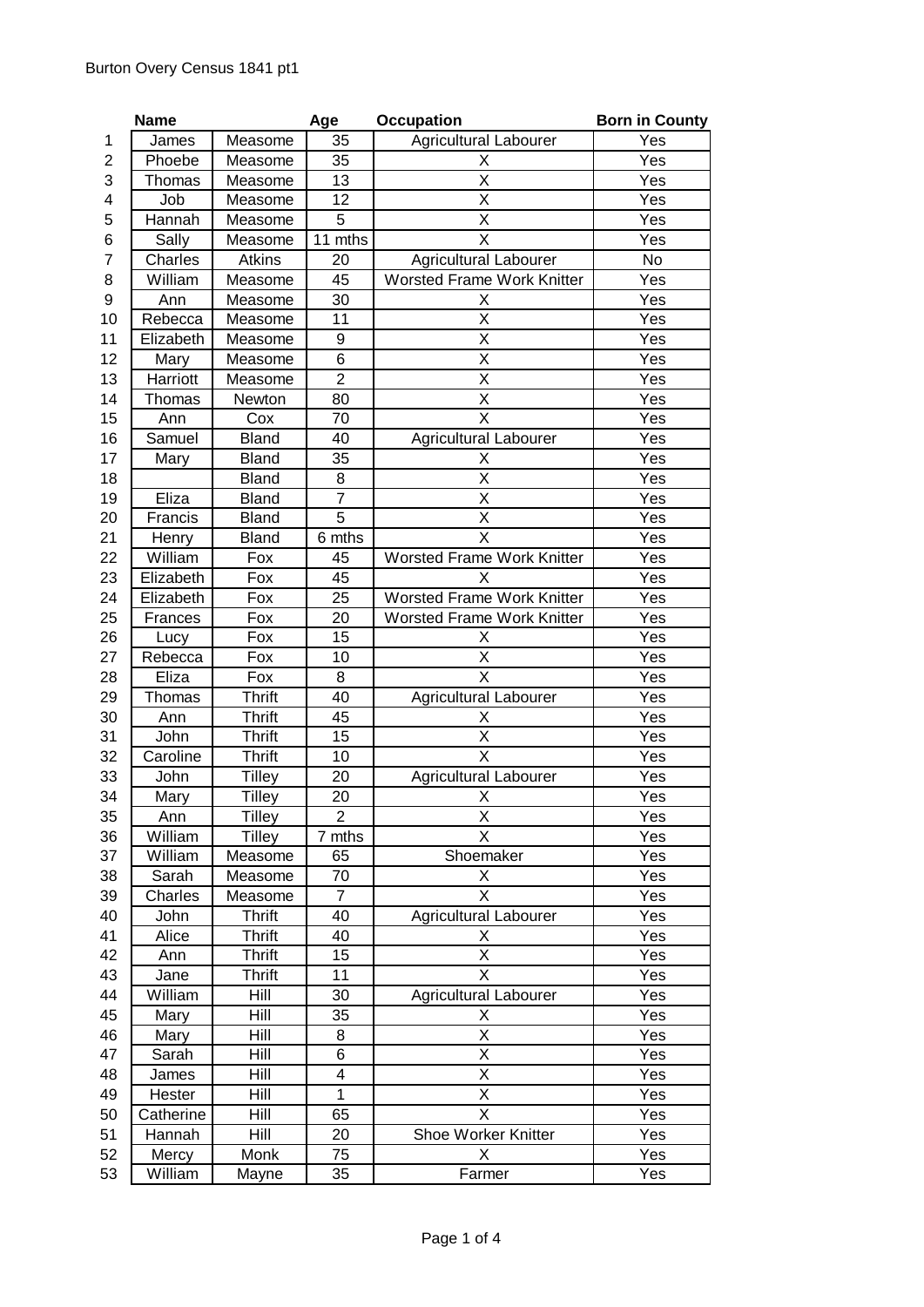|     | <b>Name</b> |                 | Age              | <b>Occupation</b>                 | <b>Born in County</b> |
|-----|-------------|-----------------|------------------|-----------------------------------|-----------------------|
| 54  | Jane        | Mayne           | 30               | Χ                                 | No                    |
| 55  | Elizabeth   | Mayne           | 10               | X                                 | Yes                   |
| 56  | William     | Mayne           | 5                | X                                 | Yes                   |
| 57  | Thomas      | Mayne           | 3                | X                                 | Yes                   |
| 58  | Mary        | Mayne           | $\overline{2}$   | X                                 | Yes                   |
| 59  | Jane        | <b>Barwell</b>  | 15               | Female Servant                    | Yes                   |
| 60  | John        | James           | 20               | <b>Agricultural Labourer</b>      | No                    |
| 61  | Thomas      | Coulston        | 15               | <b>Agricultural Labourer</b>      | Yes                   |
| 62  | Thomas      | <b>Bucklar</b>  | 60               | Publican                          | No                    |
| 63  | Dorcas      | <b>Bucklar</b>  | 50               | Χ                                 | Yes                   |
| 64  | Jermima     | <b>Bucklar</b>  | 15               | X                                 | Yes                   |
| 65  | Eliza       | <b>Bucklar</b>  | 15               | X                                 | Yes                   |
| 66  | John        | <b>Bucklar</b>  | 10               | $\overline{\mathsf{x}}$           | Yes                   |
| 67  | Henry       | <b>Bucklar</b>  | 9                | X                                 | Yes                   |
| 68  | Ann         | <b>Bucklar</b>  | 20               | X                                 | Yes                   |
| 69  | Richard     | Dalby           | 60               | Hireman                           | Yes                   |
| 70  | John        | Mattock         | 65               | Carpenter                         | Yes                   |
| 71  | Jane        | Mattock         | 40               | Χ                                 | Yes                   |
| 72  | Mary        | Mattock         | 15               | X                                 | Yes                   |
| 73  | William     | Mattock         | 13               | Χ                                 | Yes                   |
| 74  | Elizabeth   | Mattock         | $\boldsymbol{9}$ | $\overline{\mathsf{x}}$           | Yes                   |
| 75  | Tom         | Mattock         | $\overline{7}$   | X                                 | Yes                   |
| 76  | Hannah      | Mattock         | 3                | X                                 | Yes                   |
| 77  | William     | Clark           | 45               | <b>Worsted Frame Work Knitter</b> | Yes                   |
| 78  | Mary        | Clark           | 45               | X                                 | Yes                   |
| 79  | William     | Judd            | 60               | Independent                       | Yes                   |
| 80  | Jane        | Judd            | 40               | Χ                                 | No                    |
| 81  | Alfred      | Judd            | 8                | $\overline{\mathsf{x}}$           | Yes                   |
| 82  | Thomas      | Mawson          | 45               | Shearer                           | Yes                   |
| 83  | Mary        | Mawson          | 45               | Χ                                 | Yes                   |
| 84  | William     | Mawson          | 15               | Χ                                 | Yes                   |
| 85  | Mary        | Mawson          | 12               | $\overline{\mathsf{x}}$           | Yes                   |
| 86  | Charles     | <b>Bucklar</b>  | 30               | <b>Agricultural Labourer</b>      | Yes                   |
| 87  | Mary        | <b>Bucklar</b>  | 30               | X                                 | Yes                   |
| 88  | George      | <b>Bucklar</b>  | 1                | X                                 | Yes                   |
| 89  | John        | Reeve           | 35               | <b>Bricklayer</b>                 | No                    |
| 90  | Mary        | Reeve           | 30               | Χ                                 | Yes                   |
| 91  | Ann         | Ward            | 75               | X                                 | Yes                   |
| 92  | John        | Hull            | 30               | <b>Worsted Frame Work Knitter</b> | Yes                   |
| 93  | Elizabeth   | Hull            | 25               | Χ                                 | Yes                   |
| 94  | Alfred      | Goodman         | 4                | X                                 | Yes                   |
| 95  | Charlotte   | Collingwood     | 30               | X                                 | Yes                   |
| 96  | Mary        | Collingwood     | 11               | $\overline{\mathsf{x}}$           | Yes                   |
| 97  | Charlotte   | Collingwood     | $\overline{7}$   | X                                 | Yes                   |
| 98  | John        | Collingwood     | $\overline{5}$   | $\overline{\mathsf{x}}$           | Yes                   |
| 99  | William     | Collingwood     | $\overline{2}$   | X                                 | Yes                   |
| 100 | Richard     | <b>Bradshaw</b> | 25               | <b>Baker</b>                      | Yes                   |
| 101 | Ann         | Bradshaw        | 20               | X                                 | Yes                   |
| 102 | Richard     | Mattock         | 40               | <b>Agricultural Labourer</b>      | Yes                   |
| 103 | Mary        | Mattock         | 30               | Χ                                 | Yes                   |
| 104 | Maria       | Mattock         | 8                | $\overline{\mathsf{x}}$           | Yes                   |
| 105 | James       | Mattock         | 6                | X                                 | Yes                   |
| 106 | Ann         | Mattock         | 4                | Χ                                 | Yes                   |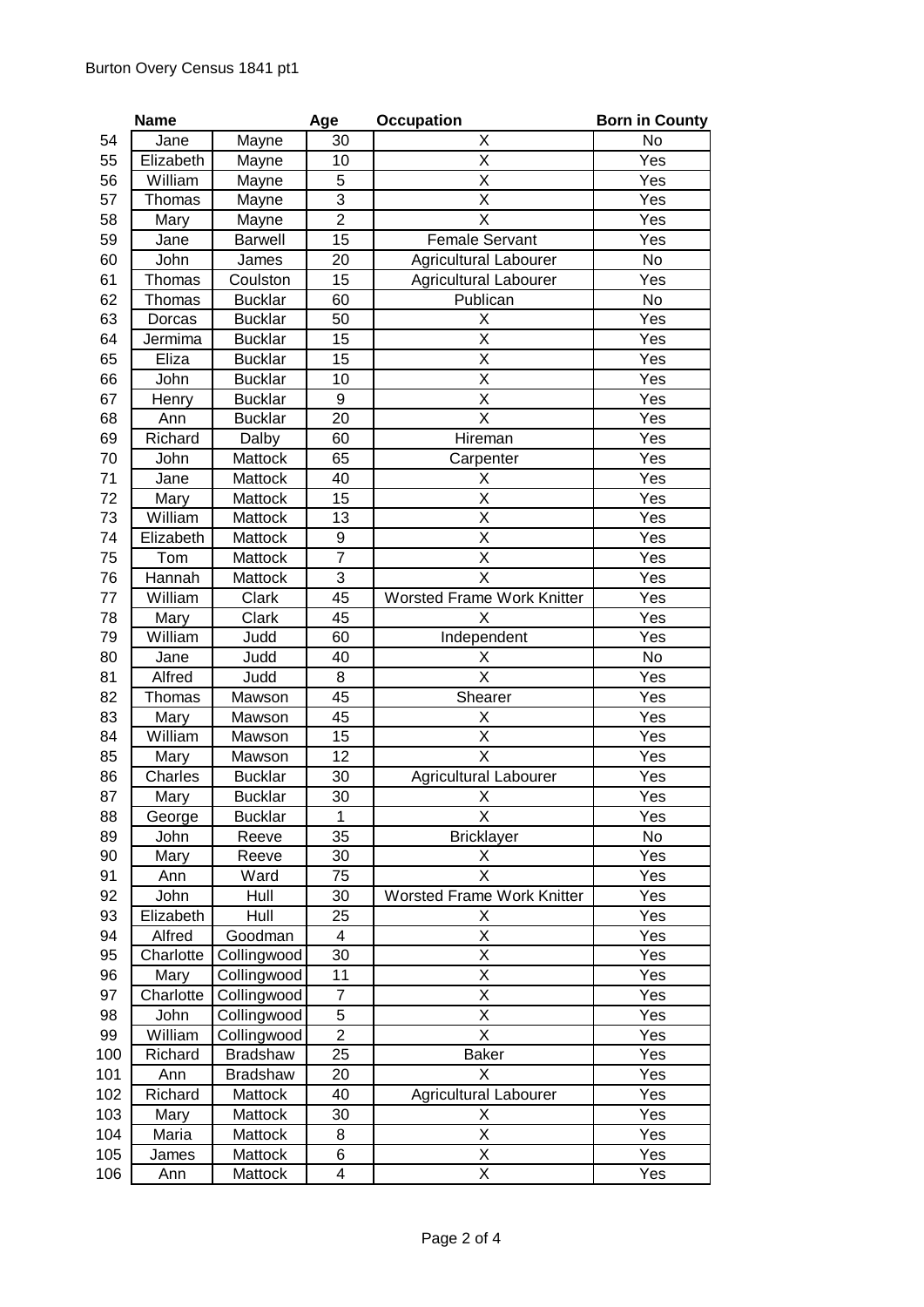|            | <b>Name</b>     |                 | Age                     | <b>Occupation</b>            | <b>Born in County</b> |
|------------|-----------------|-----------------|-------------------------|------------------------------|-----------------------|
| 107        | Hannah          | Mattock         | 7 mths                  | Χ                            | Yes                   |
| 108        | John            | Goode           | 30                      | Grazier                      | No                    |
| 109        | Charlotte       | Goode           | 25                      | Χ                            | Yes                   |
| 110        | Mary            | Goode           | 5                       | X                            | Yes                   |
| 111        | William         | Goode           | $\overline{4}$          | X                            | Yes                   |
| 112        | Elizabeth       | Goode           | 8 mths                  | $\overline{\mathsf{x}}$      | Yes                   |
| 113        | Henry           | Taylor          | 14                      | Male Servant                 | Yes                   |
| 114        | Thomas          | Ruffell         | 35                      | Smith & Farrier              | No                    |
| 115        | Sarah           | Ruffell         | 35                      | Χ                            | No                    |
| 116        | William         | Ruffell         | 9                       | X                            | No                    |
| 117        | Mary            | Ruffell         | 6                       | X                            | Yes                   |
| 118        | Ann             | Ruffell         | $\overline{\mathbf{4}}$ | $\overline{\mathsf{x}}$      | Yes                   |
| 119        | Elizabeth       | Ruffell         | $\overline{2}$          | X                            | Yes                   |
| 120        | John            | Green           | 45                      | Smith & Farrier              | No                    |
| 121        | William         | Wigginton       | 30                      | Independent                  | Yes                   |
| 122        | Elizabeth       | Mayne           | 75                      | Independent                  | Yes                   |
| 123        | Elizabeth       | Mawson          | 12                      | <b>Female Servant</b>        | Yes                   |
| 124        | James           | Cox             | 10                      | Agricultural Labourer        | Yes                   |
| 125        | Elizabeth       | Cox             | 65                      | X                            | Yes                   |
| 126        | Daniel          | Lewin           | 50                      | Agricultural Labourer        | Yes                   |
| 127        | <b>Beatrice</b> | Lewin           | 50                      | Χ                            | No                    |
| 128        | Charles         | Lewin           | 20                      | Frame Work Knitter           | Yes                   |
| 129        | Daniel          | Lewin           | 15                      | X                            | Yes                   |
| 130        | Thomas          | Hill            | 30                      | <b>Agricultural Labourer</b> | Yes                   |
| 131        | Ann             | Hill            | 30                      | X                            | No                    |
| 132        | John            | Hill            | 6                       | Χ                            | Yes                   |
| 133        | Henry           | Hill            | $\overline{\mathbf{4}}$ | X                            | Yes                   |
| 134        | John            | <b>Butteris</b> | 35                      | <b>Bricklayer</b>            | Yes                   |
| 135        | Mary            | <b>Butteris</b> | 40                      | X                            | Yes                   |
| 136        | John            | <b>Butteris</b> | 15                      | <b>Bricklayer</b>            | Yes                   |
| 137        | George          | <b>Butteris</b> | 15                      | <b>Bricklayer</b>            | Yes                   |
| 138        | Ann             | <b>Butteris</b> | 14                      | X                            | Yes                   |
| 139        | Mary            | <b>Butteris</b> | 12                      | Χ                            | Yes                   |
| 140        | Alice           | <b>Butteris</b> | 9                       | $\overline{\mathsf{x}}$      | Yes                   |
| 141        | Sarah           | <b>Butteris</b> | 6                       | X                            | Yes                   |
| 142        | Thomas          | <b>Butteris</b> | $\overline{4}$          | $\overline{\mathsf{x}}$      | Yes                   |
| 143        | Henry           | <b>Butteris</b> | $\overline{2}$          | X                            | Yes                   |
| 144        | John            | Wright          | 30                      | Carpenter                    | Yes<br>Yes            |
| 145<br>146 | Ann<br>Thomas   | Wright<br>Moore | 25<br>75                | X<br>Grazier                 | Yes                   |
| 147        | Thomas          | Moore           | 45                      | X                            | Yes                   |
| 148        | Jane            | Moore           | 40                      | X                            | Yes                   |
| 149        | Eman            | Thompson        | 25                      | Male Servant                 | Yes                   |
| 150        | Elizabeth       | Fretsome        | 25                      | <b>Female Servant</b>        | Yes                   |
| 151        | Mary            | Lambert         | 20                      | <b>Female Servant</b>        | Yes                   |
| 152        | Daniel          | Clark           | 40                      | <b>Agricultural Labourer</b> | Yes                   |
| 153        | Jamima          | Clark           | 40                      | X                            | Yes                   |
| 154        | Thomas          | Clark           | 11                      | X                            | Yes                   |
| 155        | George          | Clark           | 9                       | X                            | Yes                   |
| 156        | Thomas          | Clark           | 45                      | Grocer                       | Yes                   |
| 157        | Thomas          | Clark           | 15                      | X                            | Yes                   |
| 158        | Ann             | Clark           | 15                      | X                            | Yes                   |
| 159        | Elizabeth       | Stanton         | 40                      | Female Servant               | Yes                   |